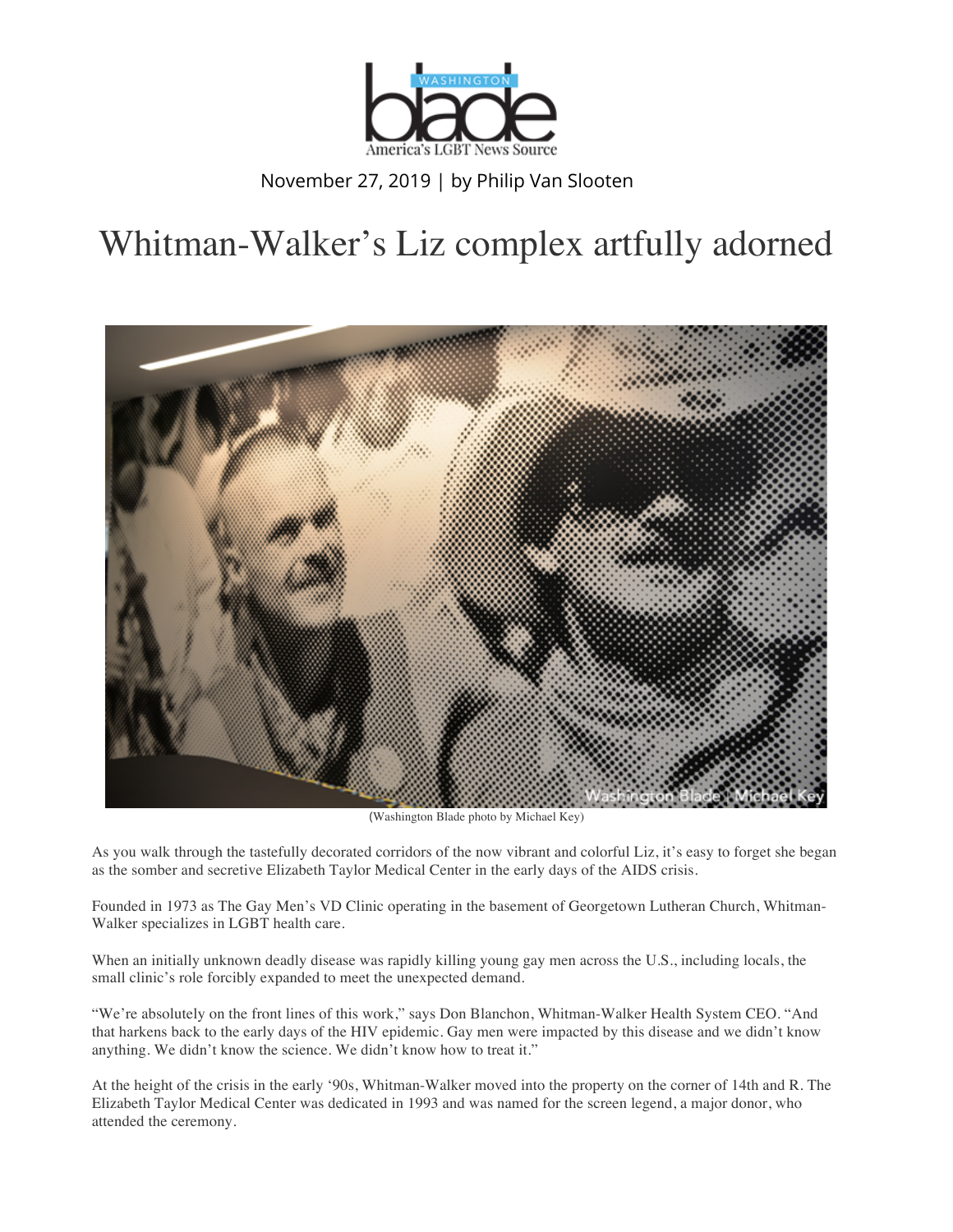![](_page_1_Picture_0.jpeg)

 The late ELIZABETH TAYLOR with the late JIM GRAHAM (who was then Whitman-Walker's executive director) at the dedication ceremony for the Elizabeth Taylor Building in 1993. (Washington Blade file photo by Kristi Gasaway)

"When you look back, the volunteers of the late '80s and early '90s were on the front lines," says Blanchon, a straight ally. He says the original building looked like a bunker with frosted windows, private counseling rooms and a security guard out front. "It connotes where the epidemic was and how powerful stigma, discrimination and bias were." Whitman-Walker remained at the location for about 20 years and slowly watched the stigma ease as new treatments were found and more people were living with HIV instead of dying of AIDS in mass numbers.

However, Blanchon points out discrimination and bias against the community continues. In 2014, Whitman-Walker selected Fivesquares Development as a partner to redesign the old medical center to face new challenges head on and as an out-front representation of a vibrant community of survivors.

Fivesquares brought on renowned architect Annabelle Selldorf to design her first D.C. project, which involved an extensive study of Whitman-Walker and overall Washington history. The result transformed what was once a church basement clinic into a public work of art.

"She hated the name 'Liz,' you know," says Abby Fenton, Whitman-Walker chief external affairs officer of Taylor's nickname, while showing the Blade a wall of founders' pictures culminating in one of Taylor. "However, when we explained to her grandchildren that in our community the name was special, they agreed to it and have been very supportive."

"So the world has moved forward," Blanchon says, noting the openness of the new design. "The way we approached the new building is the way we approached our mission and programming: This needs to be an affirming and welcoming space for all, especially the LGBTQ community and people living with HIV."

The new building is filled with soothing images that were either designed from news stories or original works designed for queer people.

"These pieces were designed specifically for Whitman-Walker's lobby by a queer artist in Baltimore," Fenton says, motioning toward a row of minimalist paintings in muted earth tones. The pieces are by Rene Trevino and called "Circumference Series: 14th Street, 2019," acrylic and rhinestones on Mylar.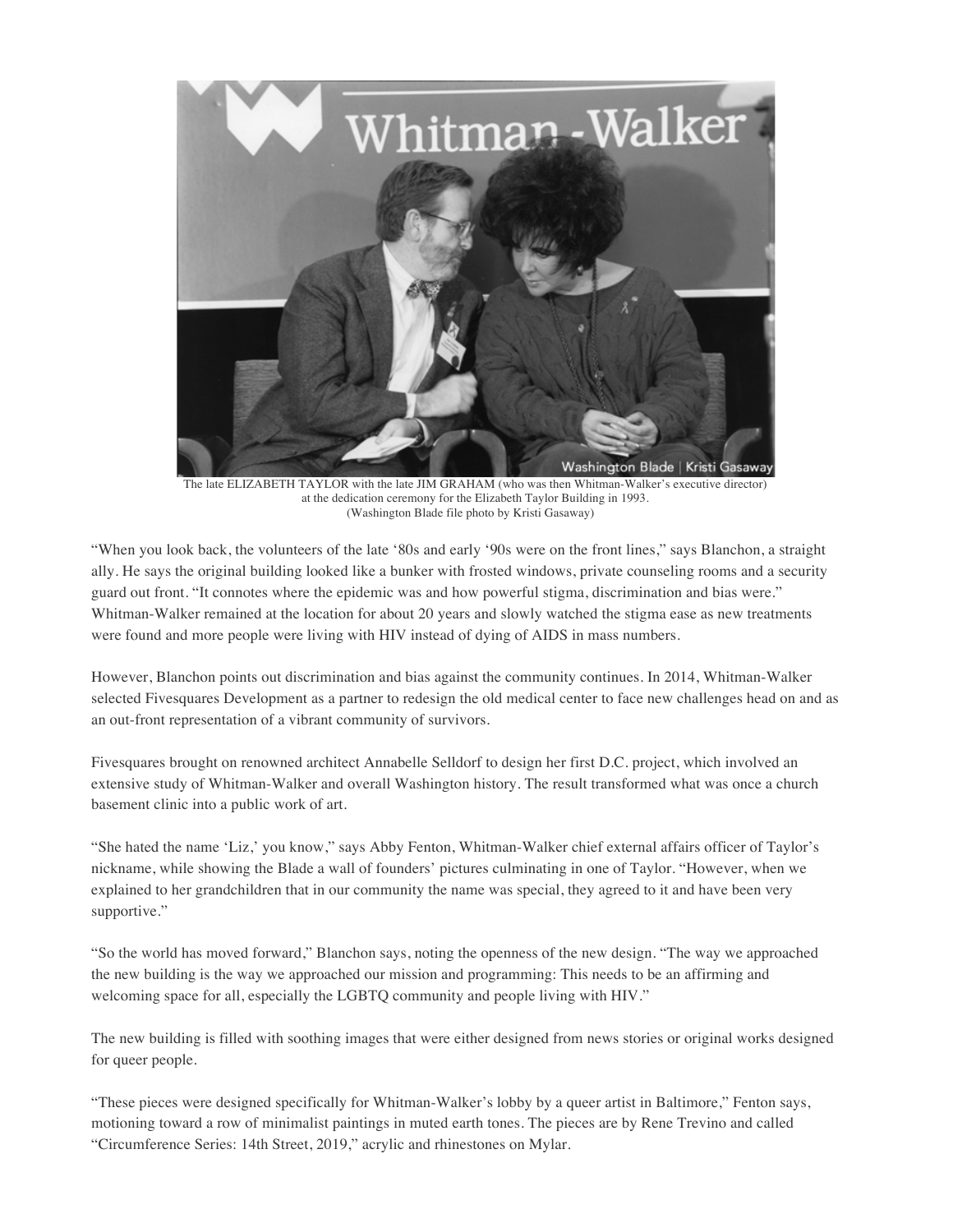Fenton says the works were a collaboration between Whitman-Walker staff, patients and the artist resulting in quiet, circular images that capture patient experiences of feeling welcomed and embraced by the clinic.

Moving from the lobby and into the redesigned work area, more than a few of the pixilated, black-and-white images stenciled into the walls were derived from the Washington Blade's coverage over the years. They gave the new building a sense of living history while infusing it with art.

"We wanted to make sure we captured where Whitman-Walker came from and our past," Fenton (who's straight) says, pointing to a donor wall made from Coke bottles and other framed mementos throughout the staff area. "Much of it came from the original building as a reminder of who we are and what we mean to the community."

Around one corner, a pixelated image of Taylor herself stands watch as a silent reminder of the scores of young men who died during the height of the crisis.

"Art and expression have been a part of Whitman-Walker since its early days," Blanchon says. "As an outlet against discrimination, bias and stigma (as well as) pain, loss and suffering. (They) are the best ways to release that." Today the Liz not only houses Whitman-Walker's legal services, public benefits and clinical research program but also retail, cultural and residential spaces.

"We are thrilled to reveal five major art installations at LIZ," wrote Fivesquares Development co-founders Ron Kaplan and Andy Altman in their "Art at LIZ" brochure. "The residential lobby, upper floors and the Belmont Garage at LIZ were designed as canvasses to provide exhibition space for site-specific art."

![](_page_2_Picture_6.jpeg)

Kaplan led the Blade on a residential tour beginning with the tactile works that greet visitors in the lobby.

Two signature pieces created just for the LIZ include Alice Hope's shimmering transformation of box spring that reaches from the ceiling down into the sitting area and almost begs to be touched with childlike wonder and Toni Ross's "June 28," which is a literal narrow stretch of stone wall that gathers strength as it grows and is punctuated with hidden bits of gold.